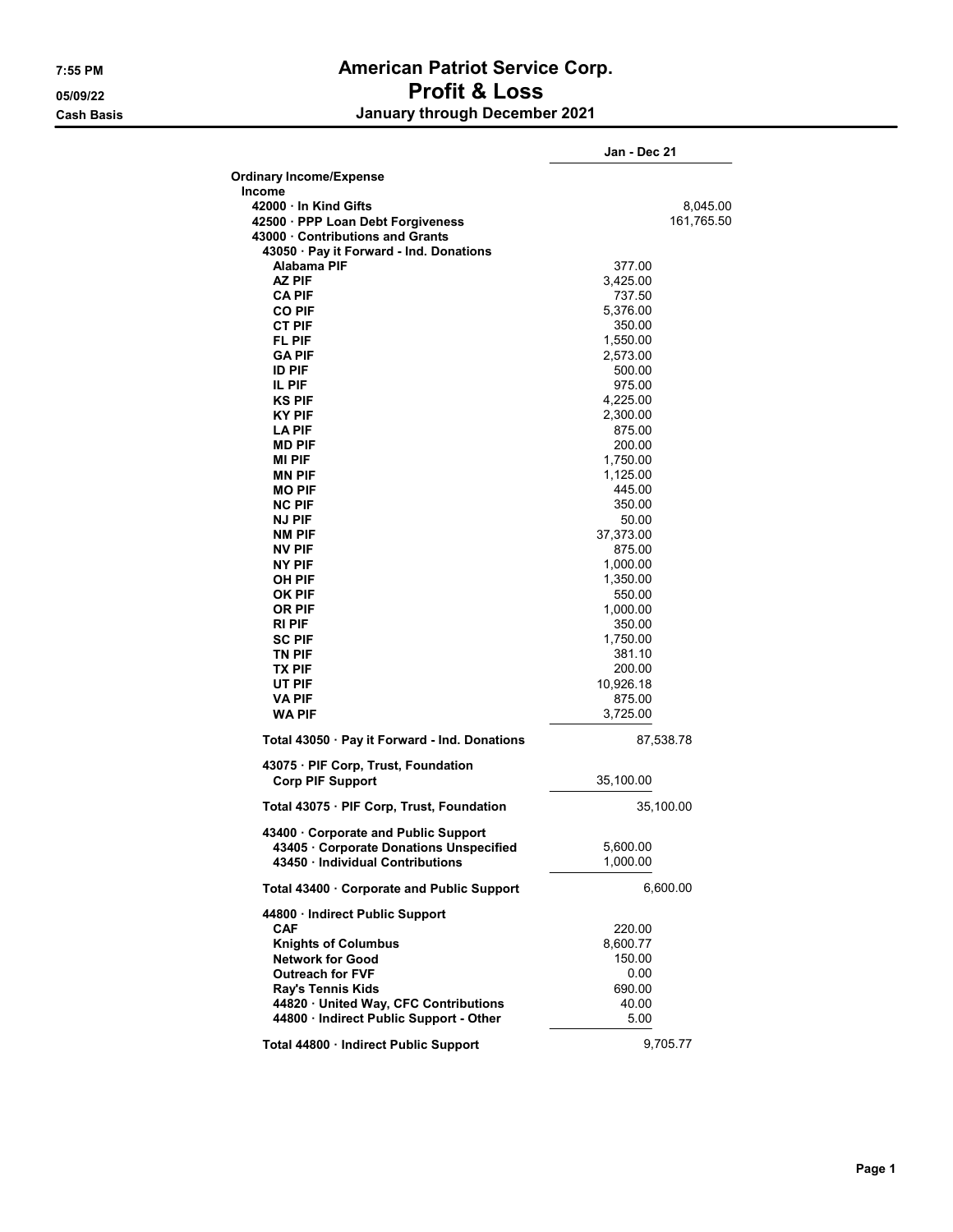## 7:55 PM American Patriot Service Corp. 05/09/22 Profit & Loss Cash Basis January through December 2021

|                                                                                                                                                                                        | Jan - Dec 21                                                     |  |
|----------------------------------------------------------------------------------------------------------------------------------------------------------------------------------------|------------------------------------------------------------------|--|
| 47200 · Membership Income<br>47220 · Certified Volunteer Dues<br>47230 Friends of APSC                                                                                                 | 10,531.84<br>89,492.85                                           |  |
| 47240 · Corp Sustaining Member Dues                                                                                                                                                    | 7,377.00                                                         |  |
| Total 47200 Membership Income                                                                                                                                                          | 107,401.69                                                       |  |
| <b>Total 43000 Contributions and Grants</b>                                                                                                                                            | 246,346.24                                                       |  |
| 48000 · Program Service Revenue<br>48100 · FDC Courier Income                                                                                                                          | 6,049.51                                                         |  |
| Total 48000 · Program Service Revenue                                                                                                                                                  | 6,049.51                                                         |  |
| 49700 · Investment Income<br>49701 Miscellaneous Interest                                                                                                                              | 14.05                                                            |  |
| Total 49700 · Investment Income                                                                                                                                                        | 14.05                                                            |  |
| <b>Total Income</b>                                                                                                                                                                    | 422,220.30                                                       |  |
| <b>Expense</b><br>50000 · Administrative Overhead<br>50100 · Accounting<br>50200 · CEO Comp Allocated to Admin<br>50300 · Charity Registration Fees                                    | 4,223.75<br>14,400.00<br>764.25                                  |  |
| Total 50000 Administrative Overhead                                                                                                                                                    | 19,388.00                                                        |  |
| 55000 · Fund Raising Expenses<br>55100 · CC fees<br>55200 CEO Allocation to Fund Raising                                                                                               | 2,249.82<br>12,000.00                                            |  |
| Total 55000 Fund Raising Expenses                                                                                                                                                      | 14,249.82                                                        |  |
| 60000 · Program Service Exp VA Benefits<br>60100 Office Space and Utilities<br>60110 Office Rent<br>60120 Utilities<br>60130 · Property Insurance<br>60190 · Mortgage Interest Expense | 19,900.00<br>1,791.52<br>608.00<br>245.00                        |  |
| Total 60100 Office Space and Utilities                                                                                                                                                 | 22,544.52                                                        |  |
| 60200 · Facilities and Equipment<br>60210 · Equip Rental Copier                                                                                                                        | 738.82                                                           |  |
| Total 60200 · Facilities and Equipment                                                                                                                                                 | 738.82                                                           |  |
| 60500 Operations<br><b>ACH fees</b><br><b>Bank Service Fees</b>                                                                                                                        | 1,463.00<br>85.24                                                |  |
| <b>Books, Subscriptions, Reference</b><br><b>Database</b><br><b>Merchant Fees</b><br><b>Postage, Mailing Service</b><br><b>Printing and Copying</b><br><b>Supplies</b>                 | 5,092.62<br>3,677.43<br>1,093.85<br>547.23<br>358.11<br>1,179.60 |  |
| Total 60500 · Operations                                                                                                                                                               | 13,497.08                                                        |  |
| 60580 Travel and Meetings<br>60581 · Conference, Convention, Meeting<br>60583 · Per Diem, meals, Team Building                                                                         | 424.12<br>800.49                                                 |  |
| Total 60580 · Travel and Meetings                                                                                                                                                      | 1,224.61                                                         |  |